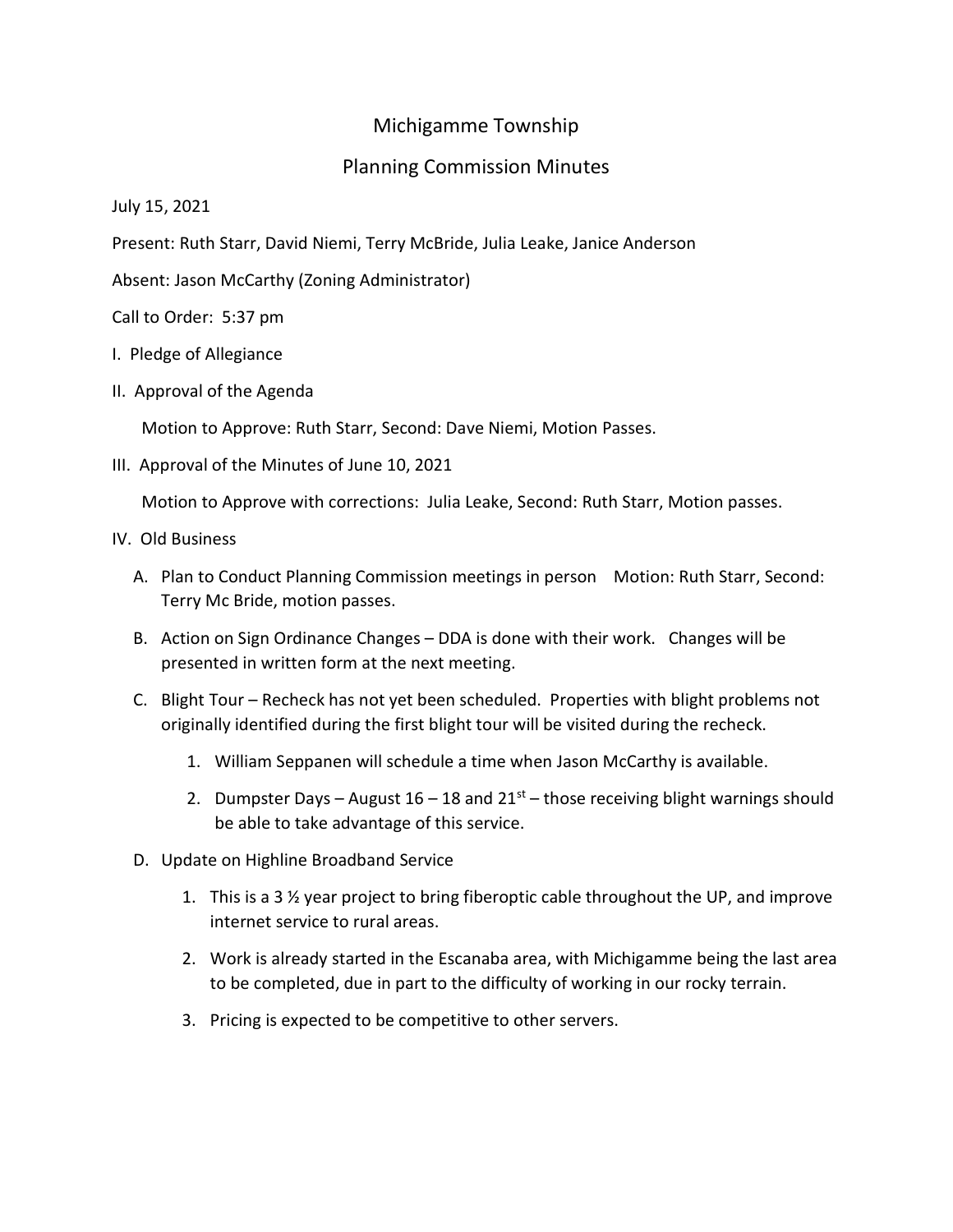- E. Update on Master Plan Revision
	- 1. Bob DellAngelo is finished with his work. He wants to meet with the Planning Commission once we have all read the Master Plan and thought about it.
	- 2. Meeting likely to be scheduled late in the fall likely November or December.
- F. Construction Without Permits Deferred

Site visits not done at this point. No action.

- G. Small Animal Ordinance Changes
	- 1. Action deferred to next meeting after reviewing how other townships are handling this problem.
- V. New Business
	- A. Changes in Fee Schedule for Zoning Compliance
		- 1. Motion to increase the cost of a Zoning Permit from \$10.00 to \$25.00
		- 2. For permits obtained after construction has begun, fees will double.
		- 3. Motion to Approve these Changes: Ruth Starr, Second:Terry McBride, Passes.
	- B. Changes in Scheduling Planning Commission Meetings
		- 1. Writing time ½ hour before formal meeting when needed.
		- 2. Julia Leake willing to approve if all members come prepared.
		- 3. All sessions are open to the public.
		- 4. Motion to Approve: Julia Leake, Second: Ruth Starr, passes

## C. Resignation

- 1. Resignation letter of Joel Johnson of May 12, 2021 was read
- 2. Planning Commission accepts Joel Johnson's resignation with regret
- 3. Motion to accept: Ruth Starr, Second: Terry McBride, Motion passes.
- D. New Zoning Permits Issued- Compliant
	- 1. Dan and Kelly Mead Residential structure and accessory building,

(52-09-335-001-13) Blue Road (address not yet assigned)

## VI. Correspondence

A. Letter from State Senator Ed McBroom – re: proposed VRBO legislation